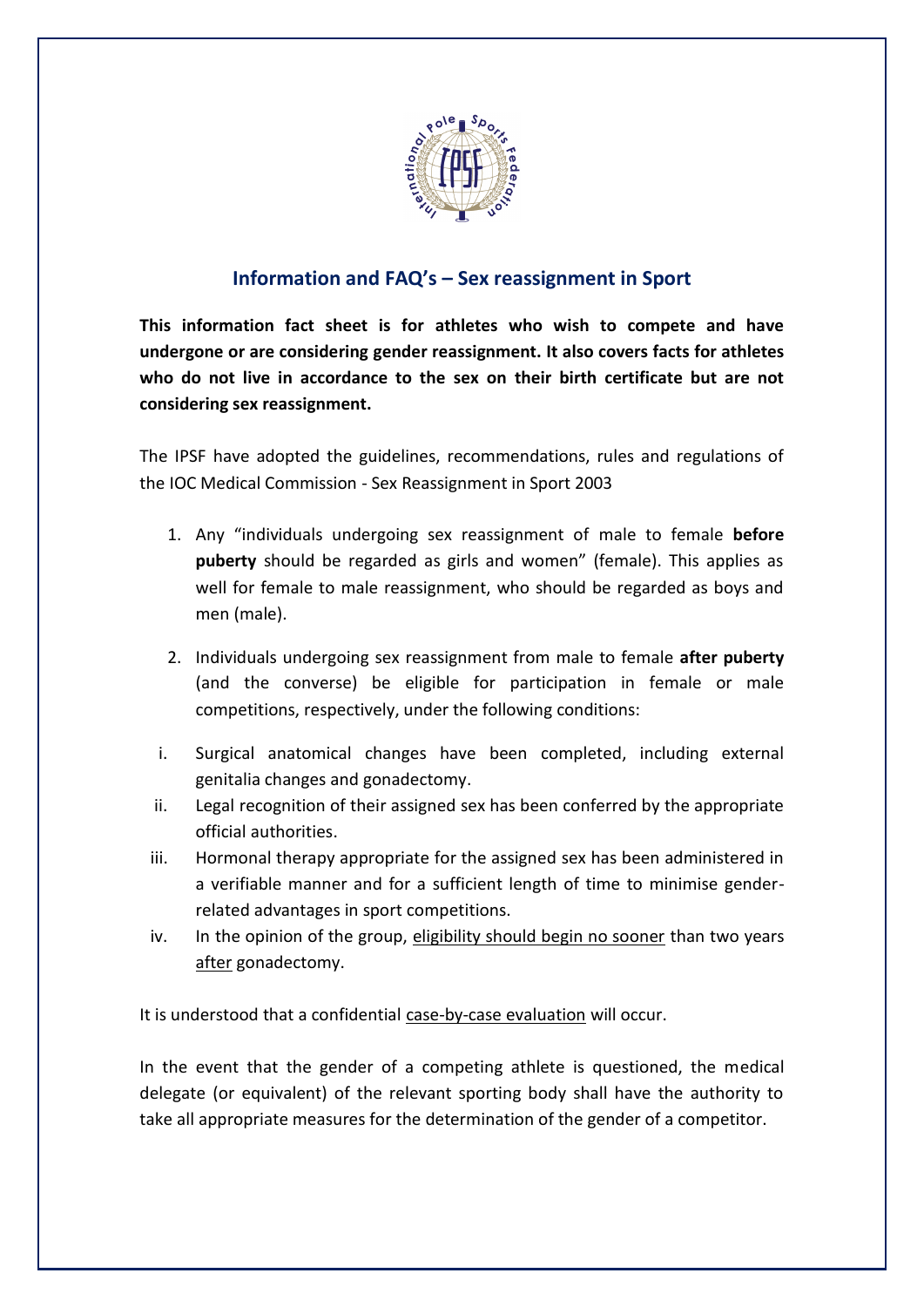### **Questions**

## **1. What is the policy for athletes who wish to compete in a category other than that which they were born with but have NOT had surgery?**

Athletes whom are considering gender reassignment but have not yet had surgery must provide evidence of their transition stage to include medical and legal information (birth certificate change/identity card/social security papers/passport/drivers license) while completing a TUE before competing to ensure that they are not breaking WADA Anti Doping Code rules by finishing their verified treatment programme to ensure compliance, clearance; eligibility for competing are 2 years after complete transition.

Advice is **NOT** to compete until 2 years **AFTER** the complete reassignment process has taken place.

### **2. Can athletes who are living with a new gender but NOT considering surgery and not on any medication compete as an athlete in the category of their new gender?**

There are no provisions for athletes in these circumstances. Categories are in accordance to the physical abilities and potential physical abilities of each sex. Consideration and equality is given to athletes undertaking sex reassignment due to the hormone treatment changing the physical aspects of the body. Athletes who are not undergoing reassignment will have to compete in the category which they were born into.

## **3. How does any medication that athletes may be taking affect anti-doping regulations?**

If you are taking prescriptions that modify or enhance the body unnaturally this puts other athletes at an unfair disadvantage, it will affect your body's abilities to compete, prolonging stamina and its recovery time, making the body more or less prone to injury/disease. It will also affect the way your body stores/burns energy.

If you suspected of being a transgendered athlete the relevant medically trained staff has the authority to carryout targeted testing based upon the current Anti-Doping Policy rules. If a positive result is found then the athlete would be subject to the same sanctions as any positive result not limited to lifetime bans, disqualifications, or stripped of accolades and medals.